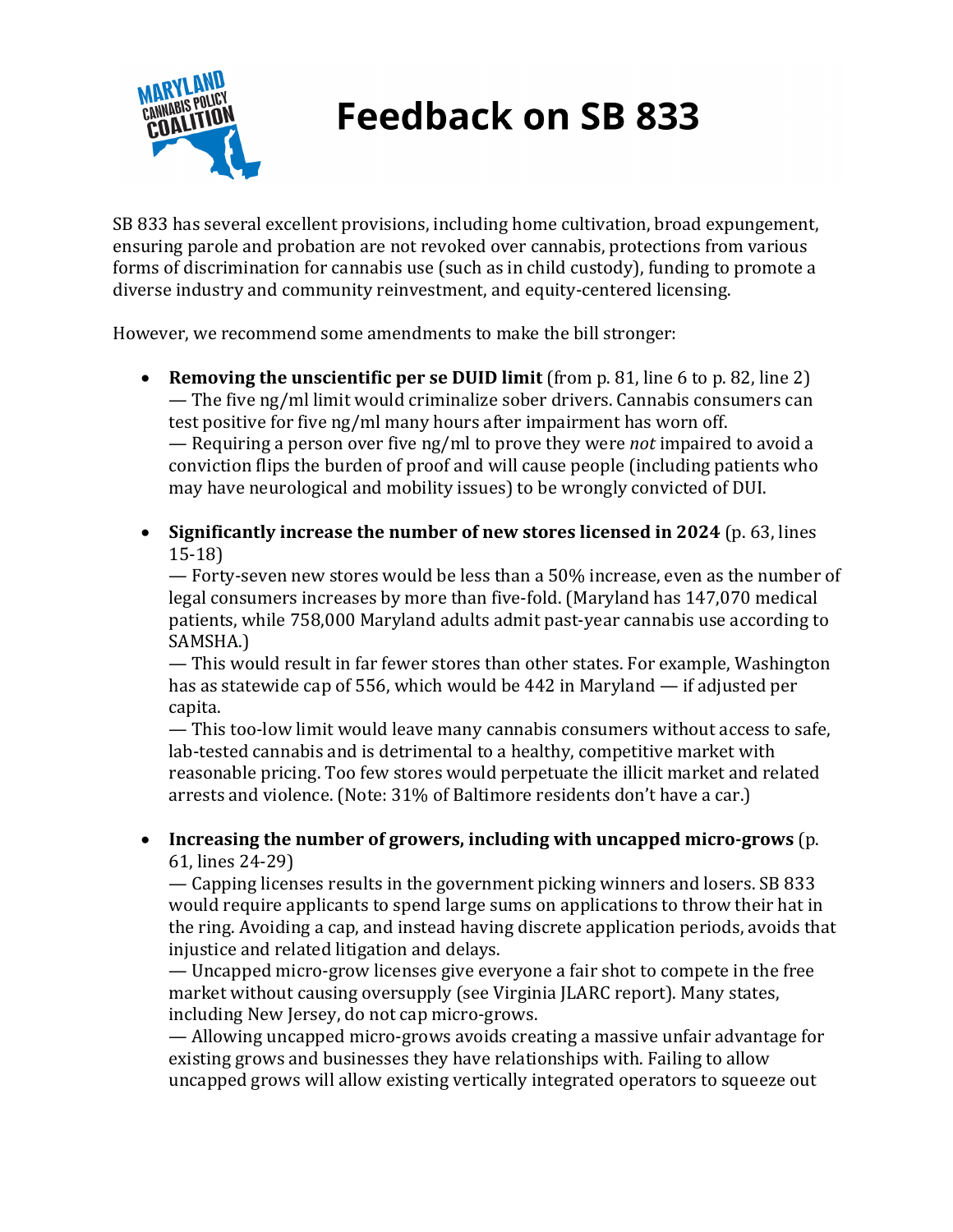competitors, including new social equity applicant-run dispensaries and infused product manufacturers.

# • Changing "or" to "and" in the possession limit (p. 7, lines 5-16)

 $-$  Cannabis consumers often possess and purchase flower, edibles, and concentrates, not just one or the other. However, the limit says a person can possess two ounces, 15 grams of concentrates, *or* products with 1,500 mg of THC. It is not clear if a person can even possess a gram and an edible. "Or" needs to change to "and."

#### • Increasing possession and cultivation limits (p. 7, lines 5-16)

— We suggest six plants, rather than four, which is more in line with other states. — We recommend allowing four ounces to mirror the medical law.

### • Providing that the odor of cannabis is not grounds for a search

— We recommend using language like Connecticut's P.A. 21-1,  $\S$  18 to ensure cannabis is not grounds for a search. (We do not recommend the language in SB 692, which creates an exception that swallows the rule, by seemingly allowing searches of areas " $(1)$  readily accessible to the driver or operator; or  $(2)$  reasonably likely to contain evidence relevant to the condition of the driver or operator" when an officer claims they are investigating a suspected DUI. The DUI exception in Connecticut allows officers to use the odor if it's relevant to probable cause for a sobriety test for driver *impairment* rather than to allow them to tear apart a car looking for legal cannabis.)

### • Providing for a deadline and a local referendum on any local ban (p. 68, line 32) to p.  $69$ , line  $3$ )

— States are increasingly putting deadlines on local bans, so there will be certainty on where establishments can locate. If localities will be allowed to opt out of cannabis sales, thus causing the illicit market to persist, voters should be given the final say, and there should be a clear deadline.

— For example, counties and cities could be required to decide by July 1, 2023, and any ban could be automatically referred to voters no later than September 26, 2023.

• Consider delaying medical licensing until social equity licensing begins

— In Illinois, we have seen a years-long delay in social equity licensing, while medical businesses have expanded their market share. Many equity advocates are now skeptical of allowing medical businesses to have a head start.

• SB 833 should include caps on how many social equity licenses a dual licensee **can incubate to avoid market domination**

 $\overline{\phantom{a}}$  The bill should ensure there are ample truly independent social equity licenses, by both capping the total number of incubated businesses (for categories of businesses with caps) and by allowing only a single incubated business per dual licensee.